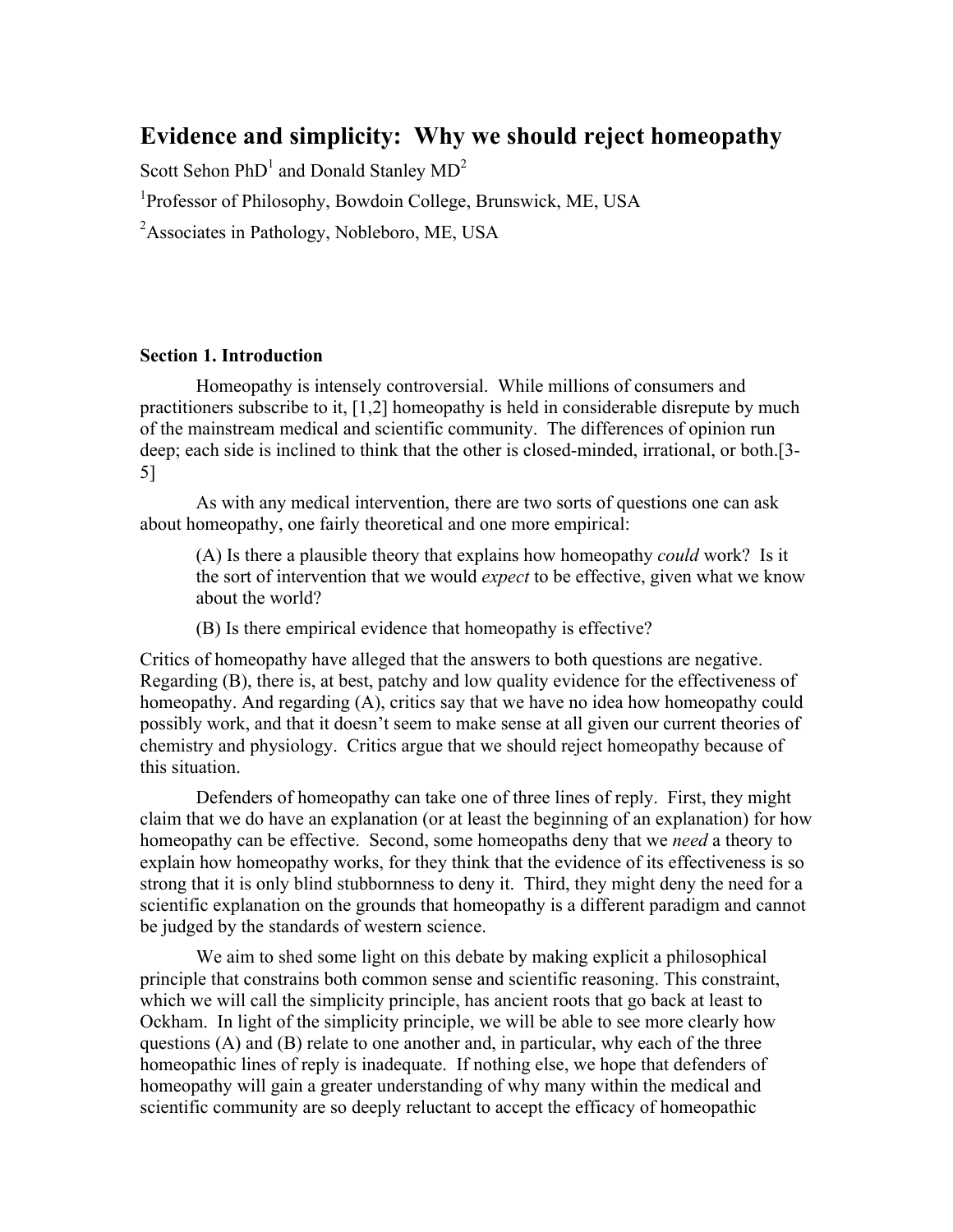interventions and why this reluctance is not mere blind stubbornness or some sort of artificial allegiance to a parochially western concept of medicine.

The paper is structured as follows. Following the introductory questions, in section 2, we introduce and explain the simplicity principle. In section 3, we explore question (A). We explain, from the vantage point of the simplicity principle, why it seems so implausible that homeopathy could be effective. In section 4, we look at the first line of reply from homeopathy, namely their efforts to show that they *do* have a plausible explanatory theory for homeopathy. In section 5, we explore their second line of reply, the claim that they need no answer to question (A) because the clinical evidence of effectiveness is so strong. In section 6, we investigate the third line of reply, according to which there is no need for a scientific explanation of homeopathy because homeopathy is somehow beyond the realm of what can be judged by modern science. We conclude in section 7.

#### **Section 2. The Simplicity Principle (S)**

William of Ockham famously proposed that *entia non sunt multiplicanda praeter necessitatem*—i.e., entities ought not to be multiplied beyond necessity. [6] We propose that a somewhat more general version of Ockham's principle underlies much of scientific and common sense reasoning:

(S) Given two theories, it is unreasonable to believe the one that leaves significantly more unexplained mysteries.

Neither Ockham's original principle nor our variation counsels one to accept *theories* that are themselves simple rather than complex. Rather, Ockham suggests that, to the extent possible, one ought to posit a theory according to which the *world* itself is simpler, in the sense that the world has fewer distinct entities in it. Similarly, ours is a simplicity principle in the sense that it counsels against accepting a theory on which the world is more complex, in the sense of having more brute, unexplained facts, if there is an alternative theory that makes the world less mysterious. The idea is meant to be fairly basic: We prefer theories that have greater explanatory power. Given two theories, *X* and *Y*, if *X* explains some fact whereas *Y* leaves that fact as an unexplained brute mystery or coincidence, then, all other things being equal, we tend to reject *Y*.

For example, in Aristotelian physics, there are three separate phenomena each of which is left essentially unexplained: that there are oceanic tides, that the planets orbit the sun, and that ordinary objects fall towards the earth. (Aristotle had a sort of explanation of the last of these: normal elements move towards their natural place, and the natural place of ordinary objects is the center of the earth; but this alleged fact itself is left as a brute claim about the world). Isaac Newton proposed a universal gravitational force that varies with the product of the masses of the objects and varies inversely with the square of the distance between them. With this supposition, Newtonian mechanics gives us a unified explanation of the tides, planetary orbits, and objects falling. Newton famously had no further explanation for *why* the gravitational force works as it does; this was left as an unexplained mystery. However, by positing this one mystery, Newton was able to explain a number of apparently disparate phenomena, each of which had necessarily been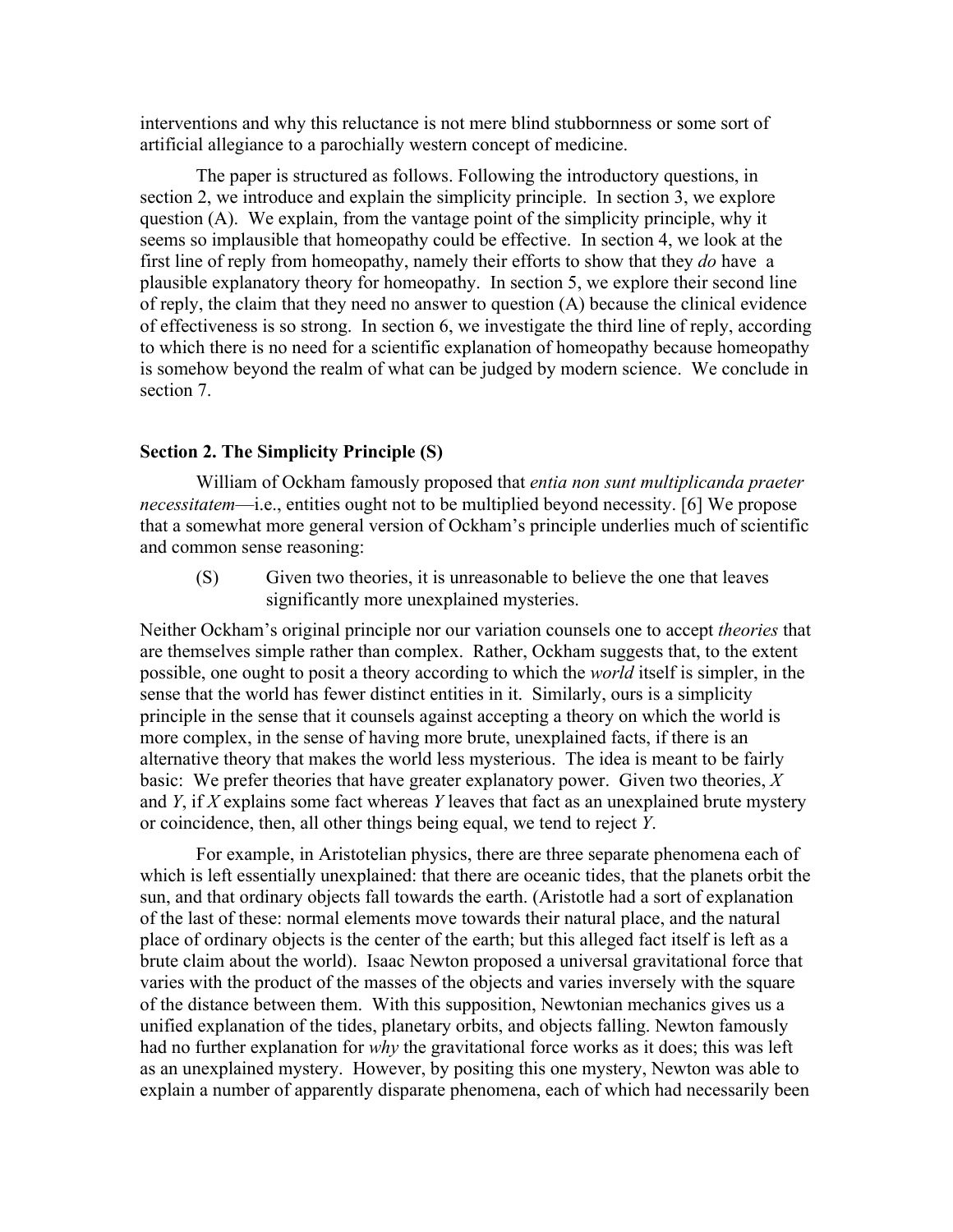left unexplained by Aristotelian physics. This increase in explanatory power is a strong reason for rejecting Aristotelian theory.

 The case for (S) goes beyond examples of purely scientific practice. In fact, it is our commitment to the simplicity principle, or something very like it, that keeps us from believing all manner of absurd things. Consider a theory introduced by Bertrand Russell [7]: the world is but five minutes old. Of course, we seem to remember many events that happened longer ago than that, and books are full of accounts of more distant times, but, according to the five minute theory, our memories and those books simply popped into existence five minutes ago. According to standard physics, the sunlight we see left the sun about eight minutes ago. The five minute theory accepts the same laws of nature, but says instead that the photons came into existence five minutes ago part of the way between the sun and the earth.

Of course the five minute theory is patently absurd, and no rational person would take it seriously. But why not, exactly? Since the five minute theory postulates the same laws of nature, the five minute theory is also just as successful at prediction as the standard picture. So, in terms of empirical adequacy, the five minute theory and the standard picture are on par.

What differentiates the five minute theory and the standard picture is simplicity. The standard picture does have its share of unanswered questions, e.g., "why is there a universe at all?", "why is the mass of the neutron 1.293 MeV heavier than that of the proton, rather than, say, 1.287 MeV?", etc. Since current physics leaves these questions unanswered, they count as unexplained mysteries for the standard theory. The five minute theory naturally has those mysteries as well, since it adds no explanatory power to the standard picture. However, the five minute theory also adds innumerable other mysteries. Here are just a few:

- Why is it that our memories and the history books are in remarkable agreement about things that 'happened' long before five minutes ago?
- Why are there are huge numbers of things that bear an incredible resemblance to each other—multiple copies of books, animals of the same species, cars of the same make, etc.?
- Why is it that there are houses that work so well for people to live in? Why roads that work so well for cars to drive on?

Indefinitely many other questions could be added. The five minute theory has no answers to these questions; it must leave the facts referred to as unexplained, brute mysteries. By contrast, of course, the standard picture has easy simple and mundane answers to these questions.

The point is simply this: the five minute theory is a remarkably bad theory not because of any empirical inadequacy, but because it posits so many unexplained mysteries—because it leaves so many questions unanswered that can be answered by an alternative theory. The five minute theory fails badly on simplicity grounds, as judged by (S), and *it is for this reason* that nobody takes the theory seriously. In other words, it is only because of our commitment to principle (S), or something very much like it, that we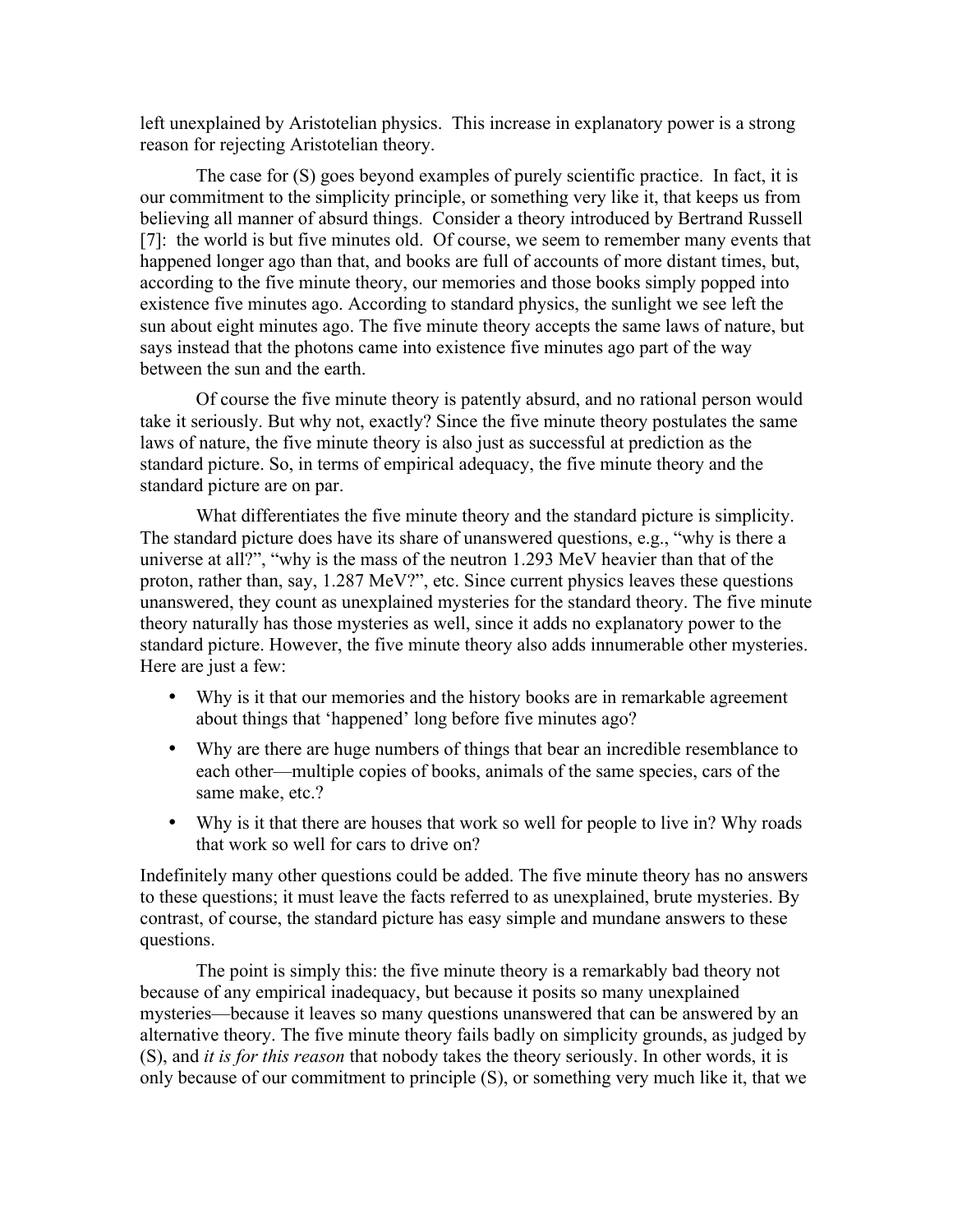can reject the five minute theory; everyone rejects the five minute theory; therefore, everyone is committed to the truth of (S), or something very much like it.

Admittedly, as formulated, (S) is somewhat vague: it is not clear exactly how one counts unexplained mysteries, so it won't always be clear which of two theories leaves more mysteries. Moreover, some questions seem to cry out for explanation more than others, and it is perhaps more serious for a theory to leave such questions unanswered. Since we have no algorithm for determining the importance of mysteries or for counting them, we have no algorithm for applying (S) mechanically to alternative theories. In the simplest cases, one theory will have all of the same mysteries as the alternative, plus a great many more. However, even in more complex cases, the principle of simplicity can point fairly clearly and strongly in one direction.

### **Section 3. Homeopathy and the plausibility question**

Samuel Hahnemann invented homeopathy in the late  $18<sup>th</sup>$  century. His basic idea was this: if a substance in large doses causes symptoms of a certain sort, then diluted doses of the substance will be effective in relieving those symptoms. This principle is referred to as the "law of similars." [8] The dilutions that Hahnemann and current homeopaths employ for treatment are extreme. An alcohol tincture of the original substance is diluted either 1:10 or 1:100 in water and is then shaken vigorously. The resulting solution is then diluted again, and shaken, or succussed, again, and so on. Typical homeopathic remedies have dilution rates ranging from a low of one part active ingredient per 1 million parts water, to mind-boggling 1 part "cure" per  $10^{2000}$  parts water. [9] For dilutions that are one part in  $10^{24}$  or greater, it is statistically unlikely that even a single molecule of the original substance remains—this result follows from simple statistical calculations based on atomic weights and Avogadro's number, and proponents of homeopathy are well aware of it. So these homeopathic remedies are, to the best of our current knowledge, chemically indistinguishable from the water in which they are diluted, and the 'different' homeopathic remedies are chemically indistinguishable from each other.

Homeopathic theory, on its face, has some rather large unexplained mysteries that are not faced by proponents of conventional science and medicine. Here are a few having to do with dilution:

- (1) How can something chemically indistinguishable from water have dramatic curative effects?
- (2) How can two homeopathic remedies that are chemically indistinguishable from each other have *different* effects?
- (3) With all other medications, if you dramatically reduce the concentration of the solution, the effects diminish to zero. Why is it that the homeopathically produced compounds work differently? Why don't other drugs dramatically increase in potency when diluted in such extreme fashion?
- (4) All samples of water will have trace amounts of impurities both natural and artificial. If infinitesimally dilute amounts of homeopathic drugs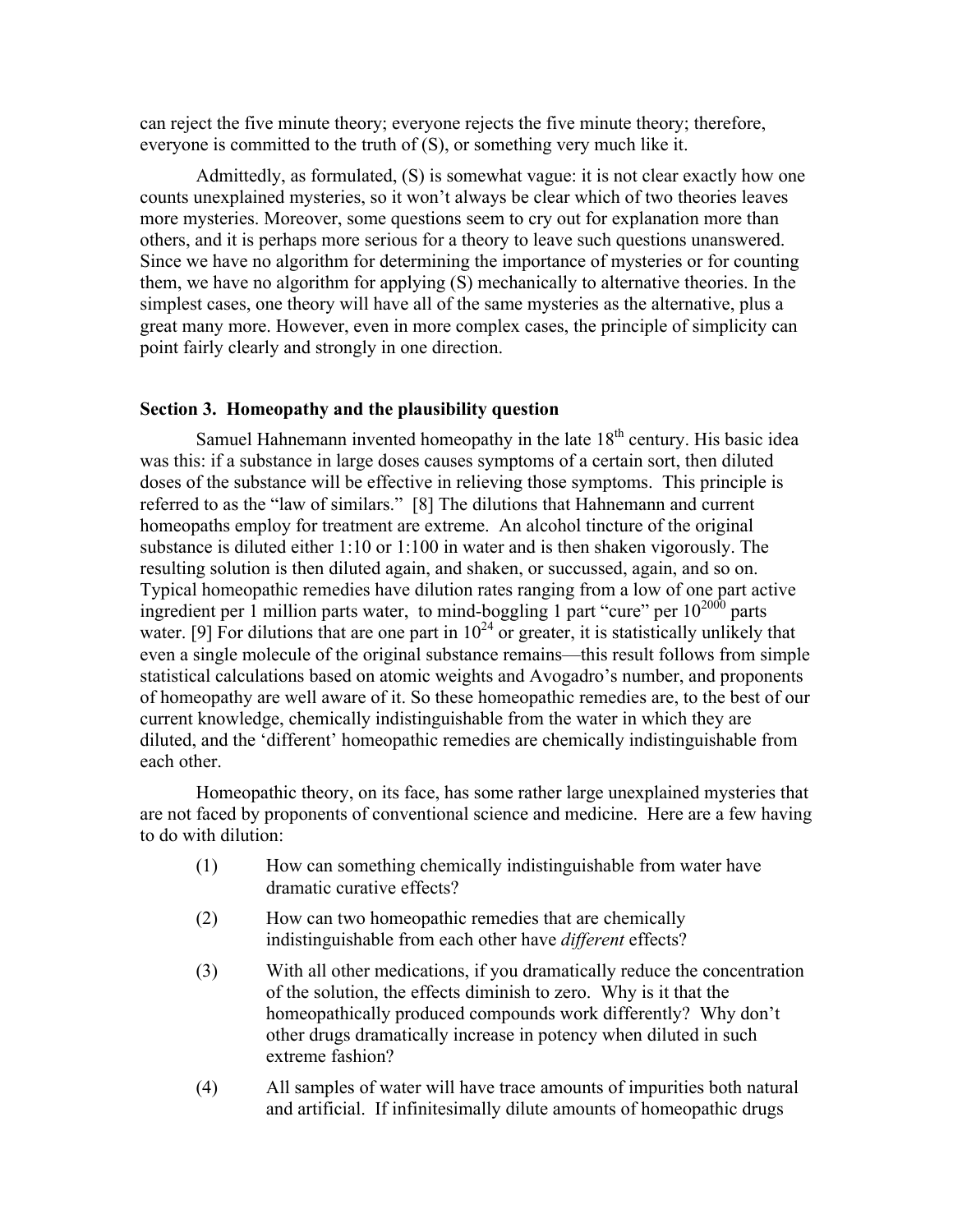can have dramatic powers, why don't we see anything of the sort with other water samples? Or, to put it more specifically, homeopathic solutions themselves will have trace impurities in amounts beyond those of the supposedly active ingredient. How does the solution 'know' which impurities are supposed to give it therapeutic powers?

The law of similars is another curious aspect of homeopathy, for it claims that substances which in macroscopic doses cause a certain set of symptoms will relieve that set of symptoms when taken in infinitesimally small doses. This is unlike any other known medicinal substance. So:

(5) Why does the law of similars apply to homeopathic ingredients when it has never been seen to apply to any other medicinally used substance?

Homeopaths sometimes make an analogy here to vaccines, for in both cases, a substance, which in large doses would cause illness, has a positive medicinal effect in the right form and in small doses. But the analogy is not, in the end, very apt; if we were to accept the analogy, further questions would arise:

- (6) If vaccines are diluted to the point where nothing remains of the active ingredient, they become ineffective. Why are homeopathic remedies different?
- (7) Why is it that vaccines only have preventative power, but homeopathic remedies have curative power? Why don't vaccines have curative power?

It is worth emphasizing that these questions are not mere matters of detail. If the homeopaths simply leave these questions unanswered, then they would be admitting that their theory leaves gaping unexplained mysteries not faced by the allopathic alternative. In accord with the simplicity principle, this would be strong reason to reject homeopathy.

# **Section 4. First homeopathic reply: explanations for homeopathy**

Some committed homeopaths acknowledge that they have no explanatory theory, admitting that "there is a need for viable hypotheses of homeopathy [sic] mechanism of action," [10] "we don't know how or why homeopathy works,"[11] "more than 200 years after Hahnemann, the homeopathic mechanism is as unknown as it was in the beginning." [12] On the other hand, some proponents of homeopathy claim that they do have answers, or at least the beginnings of answers, to those questions. Some of the proffered theories are very general. For example, some say that when people are ill, their bodies become hypersensitive to homeopathic preparations. [9] This observation might be thought to have some value in answering a number of the questions above, but, in reality, it just pushes the questions back a step: *Why* do ill bodies become hypersensitive to dilute versions of these substances but to no others? Why aren't healthy bodies hypersensitive to infinitesimally small amounts of these or other ingredients? How can a body be so sensitive to a substance that it reacts even when there are no molecules of the substance left? Without answers to these questions, talk of hypersensitivity is mere handwaving.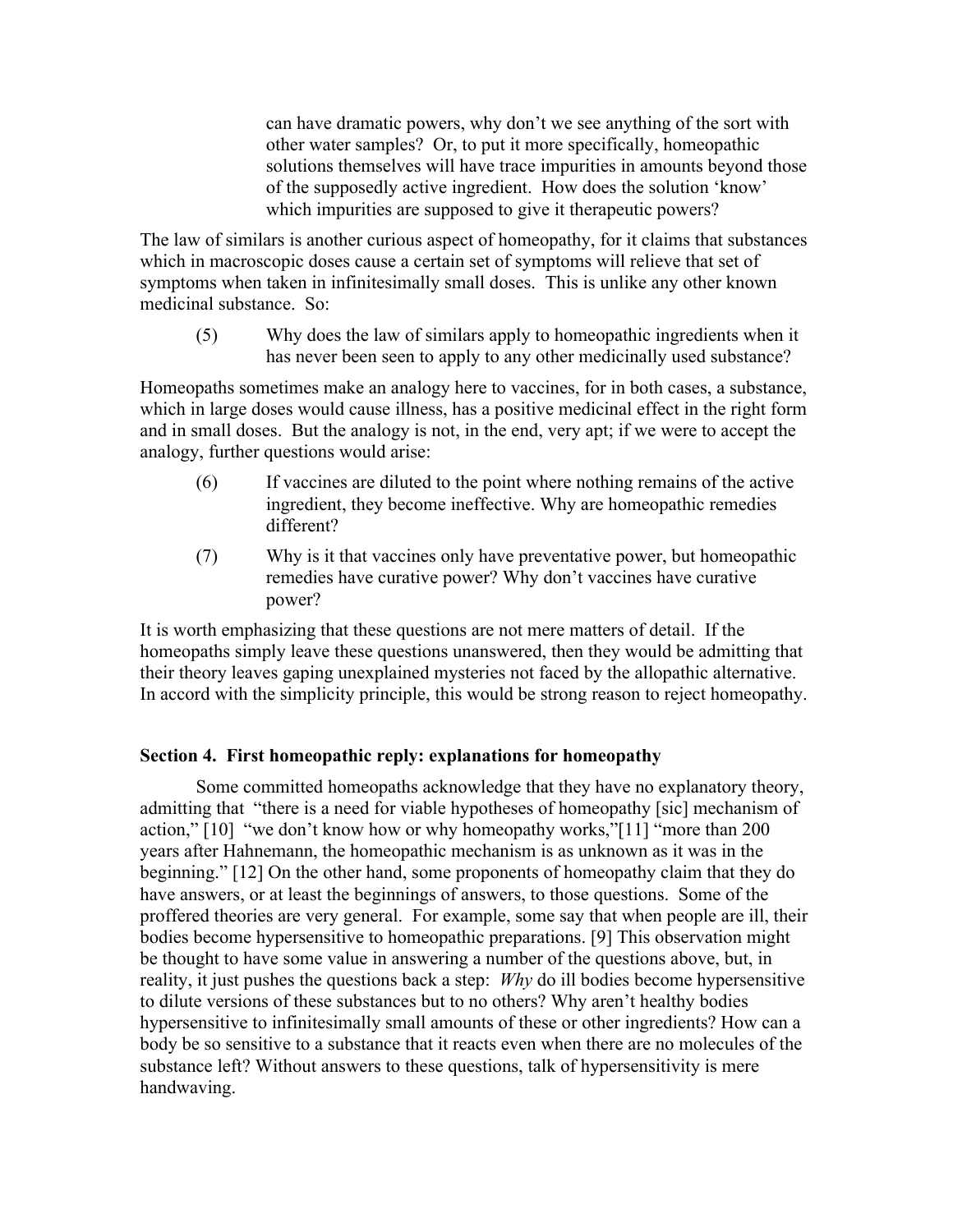When homeopaths make a more serious effort to answer questions like those raised above, they offer two sorts of approaches. First, following Hahnemann himself, proponents sometimes claim that homeopathic medications cure by affecting something in the human person that goes beyond what science can quantify or explain. This special feature of persons is sometimes referred to as "vital force", and it is given various different descriptions by homeopaths:

"life energy itself…difficult to quantify, but it is the very real difference that occurs between life and death." [9]

"the spiritlike dynamism that flows through the material organism"[13]

"the inherent, underlying, interconnective, self-healing process of the organism. This bio-energetic force is similar to what the Chinese call 'chi,' Japanese call 'ki,' yogis call 'prana,' Russian scientists call 'bioplasm,' and Star Wars characters call 'The Force.' [8]

However, if such talk is meant to give us answers to the questions above, then it fails. We would need to know *why* homeopathic remedies affect our "vital force" in ways that other infinitesimally diluted solutions do not, etc. Moreover, merely positing a "vital force" generates substantial mysteries, for homeopathy thereby looks to be committing itself to a view of the mind that philosophers call *substance dualism*. Space does not allow us to go into a detailed discussion of substance dualist views, but we can say that substance dualism is almost universally rejected by those who have thought most about it, namely philosophers of mind. Moreover, philosophers reject substance dualism because it introduces many, many unexplained mysteries, and thus runs afoul of the simplicity principle.[14] Construed as an attempt at explanation, talk of vital force is, again, mere handwaving.

In a more serious explanatory vein, there have been some efforts to fill the explanatory gap by suggesting that water can have its *structure* changed by the presence of homeopathic ingredients, and that the structure remains changed even after the sample is diluted to the point where the active ingredient is no longer present.[3,10,15-17] To fit with homeopathic theory, two further points would have to be shown:

- that the structure of the water is changed in inverse proportion to the amount of active ingredient, and that for example, when you further dilute a substance already containing either none or just a few of the molecules of the original substance, the result is that the structure is affected even more strongly.
- that the changed structure in the water can have specific and dramatic curative effects on ill bodies, but no effects on other bodies.

We will not go into details of the contemporary attempts to begin to make good on these claims, for even the proponents admit that the theory involved is "strictly speculative."[10] But we will note that any theory based on water "memory" and structure will have many questions of its own to answer. For starters, as pointed out by Andrei Tokmakoff (personal communication),

(8) Everything we know about water suggests that water restructures itself within small fractions of a second (it is, after all, a liquid) and that any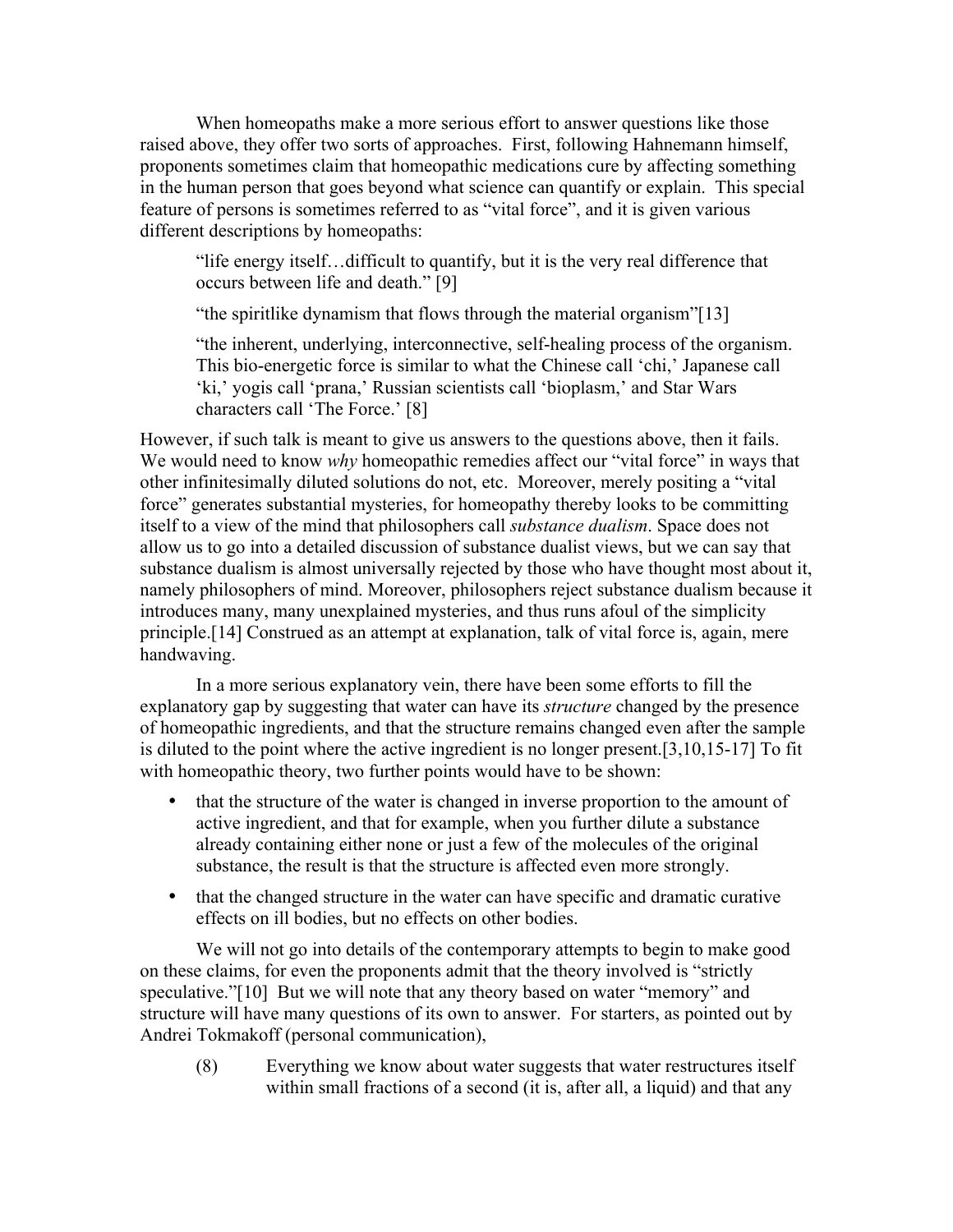memory of an initial configuration is lost almost instantly. Why would things change with homeopathic preparations?

Moreover,

(9) Why would the changed structure of the water have curative properties? Why would those curative properties become enhanced by further dilution of the substance? Why would those curative properties happen to match the symptoms caused by the original ingredient when taken in higher doses?

Moreover, even with some sort of 'water memory' explanation, there would still be analogues of all the questions raised in (4) above:

(10) All samples of water will have trace amounts of impurities both natural and artificial. If infinitesimally dilute amounts of homeopathically chosen substance can structure water such that it has dramatic powers, why don't we see anything of the sort with other water samples? Or, to put it more specifically, homeopathic solutions themselves will have trace impurities beyond those of the supposedly active ingredient. How does the solution 'know' which impurities are supposed to structure it with medicinal powers?

While it is not impossible that proponents of homeopathy will arrive at a well supported theory that answers these questions, opponents can be forgiven for being skeptical. These are large unexplained mysteries, and nothing the homeopaths have said so far comes close to providing answers.

Homeopaths sometimes point out that we do not understand the biological mechanism behind some allopathic medications, and this is true. But in such cases, we are dealing with a complex and novel chemical substance entering into a complex physiological organism. It is wholly unsurprising that the body will have *some* response, including untoward reactions leading to morbidity and even mortality*,* and we have seen countless cases of physiological responses to the ingestion of various natural and artificial substances. The specific mechanism may well be an unexplained mystery in some cases, but this is a very different level of mystery from those detailed above.

### **Section 5. Second homeopathic reply: clinical effectiveness**

Some proponents of homeopathy claim that the empirical evidence in favor of its effectiveness is very strong—so strong that it would be foolish to discount homeopathy even if we currently have no credible idea of the mechanism. [3,11] For example, Harold Walach writes:

> I love homeopathy—for the clinical effects I have noticed in myself, in my children, and in other people. These are sometimes so quick and strong that only the blind and the intransigent could attribute them to chance, placebo, wishful thinking, or deceit.[18]

In a number of sources, [11,19] case histories are presented in which patients exhibit sudden and sometimes astounding improvements after receiving a homeopathic remedy.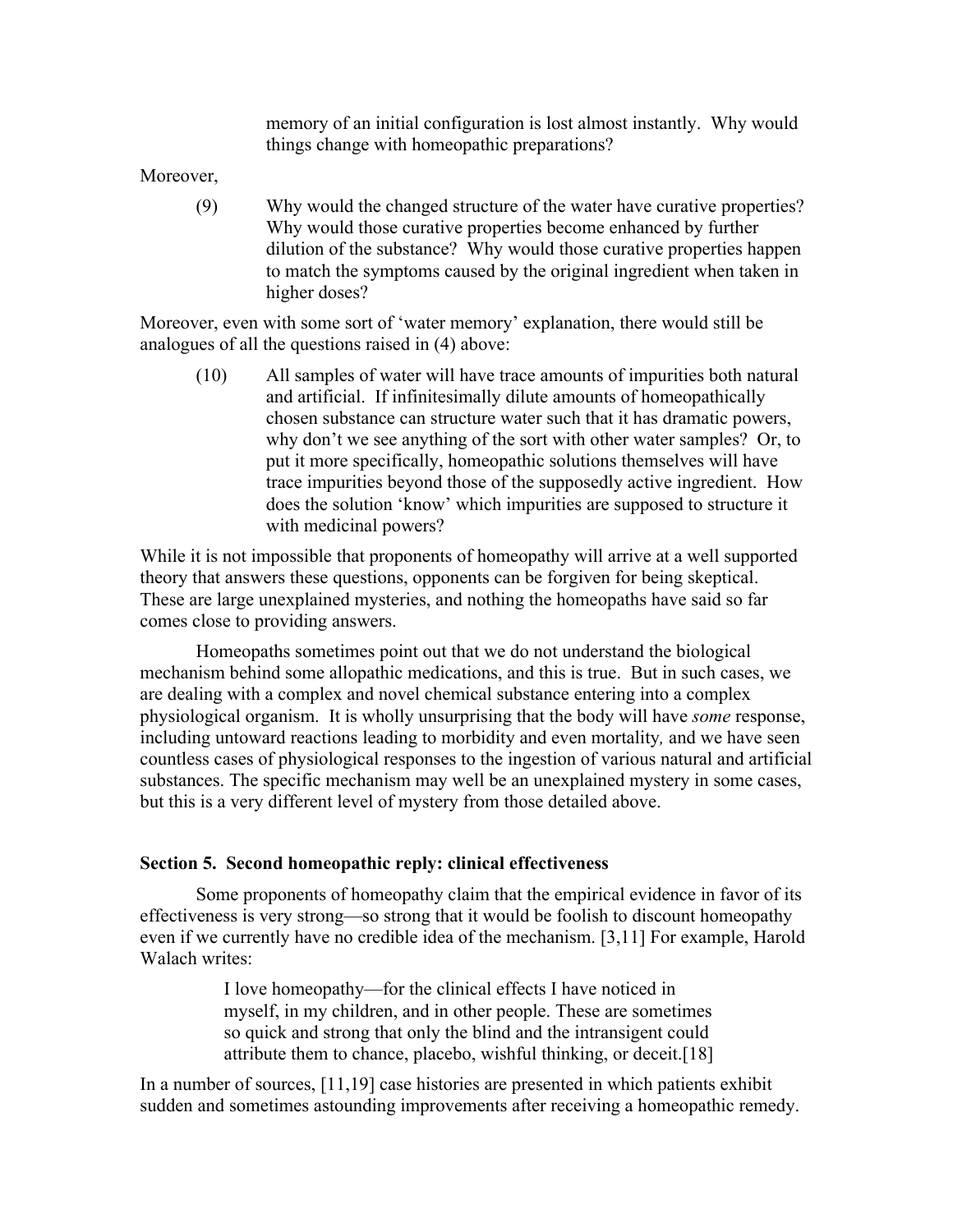Clinical experience and individual case histories certainly count as a kind of evidence. However, when examined more carefully in light of the simplicity principle, such cases typically provide much weaker evidence than it would first appear. True, it seems that the homeopath has an explanation of a particular patient's recovery and the conventional doctor does not, and thus conventional medicine must leave an additional unexplained mystery. However, it is one of the basic facts of medicine that some patients seeking treatment will improve, sometimes dramatically, whether treated or not. Suppose, for example, that a particular patient, call her Jane, takes a homeopathic remedy and recovers quite quickly from condition *X*; but suppose that we also know that approximately 10% of patients with *X* also exhibit a similar recovery, and that nobody knows why. So there are two questions, a particular question and a general one:

Why did Jane recover from condition X?

Why do 10% of patients recover in this fashion from *X*?

The homeopathic theory can answer the particular question about Jane, for the homeopath claims that the homeopathic remedy explains Jane's recovery. But conventional medicine will also have something to say in answer to the particular question: "Jane recovered for the same reason as the approximately 10% of patients with  $\hat{X}$  recover; Jane's case is not unique." So both homeopathy and allopathy answer the particular question, but neither currently has an answer to the second and more general question. So, in terms of the number of unanswered questions, the homeopath and the conventional doctor are on a par. Thus, individual cases of dramatic recovery will not create new unanswered questions for conventional medicine, at least when it is known that similar recoveries occur with some frequency even in the absence of homeopathic remedies.

Of course, practitioners of homeopathy have seen more than the occasional isolated case, for they have seen hundreds or thousands of patients, and have presumably heard from many patients that their conditions improved after homeopathic treatment.[20] In accord with the simplicity principle, such results surely count as some evidence unless there is an alternative explanation for these results. But the problem with such unsystematically gathered evidence is that various alternative explanations seem, at least at a general level, to be available:

- patients tend, on average, to improve regardless of treatment.
- memory is unconsciously biased in favor of positive results, [21,22] particularly when one considers that the entire livelihood of practitioners is on the line.
- selective reporting (e.g., patients who don't improve might be expected to forego further visits to the homeopath, and thus their negative reports will not be heard).
- the placebo effect.

The placebo effect might be especially strong in the case of visits to homeopathic practitioners for a couple of reasons. First, judging from information gathered from websites of practitioners and other sources, initial visits to homeopathic practitioners tend to be long, detailed interviews, and second, they are costly: ranging from \$150 to \$500, often not covered by insurance.[23-28] The high cost could be relevant in a surprising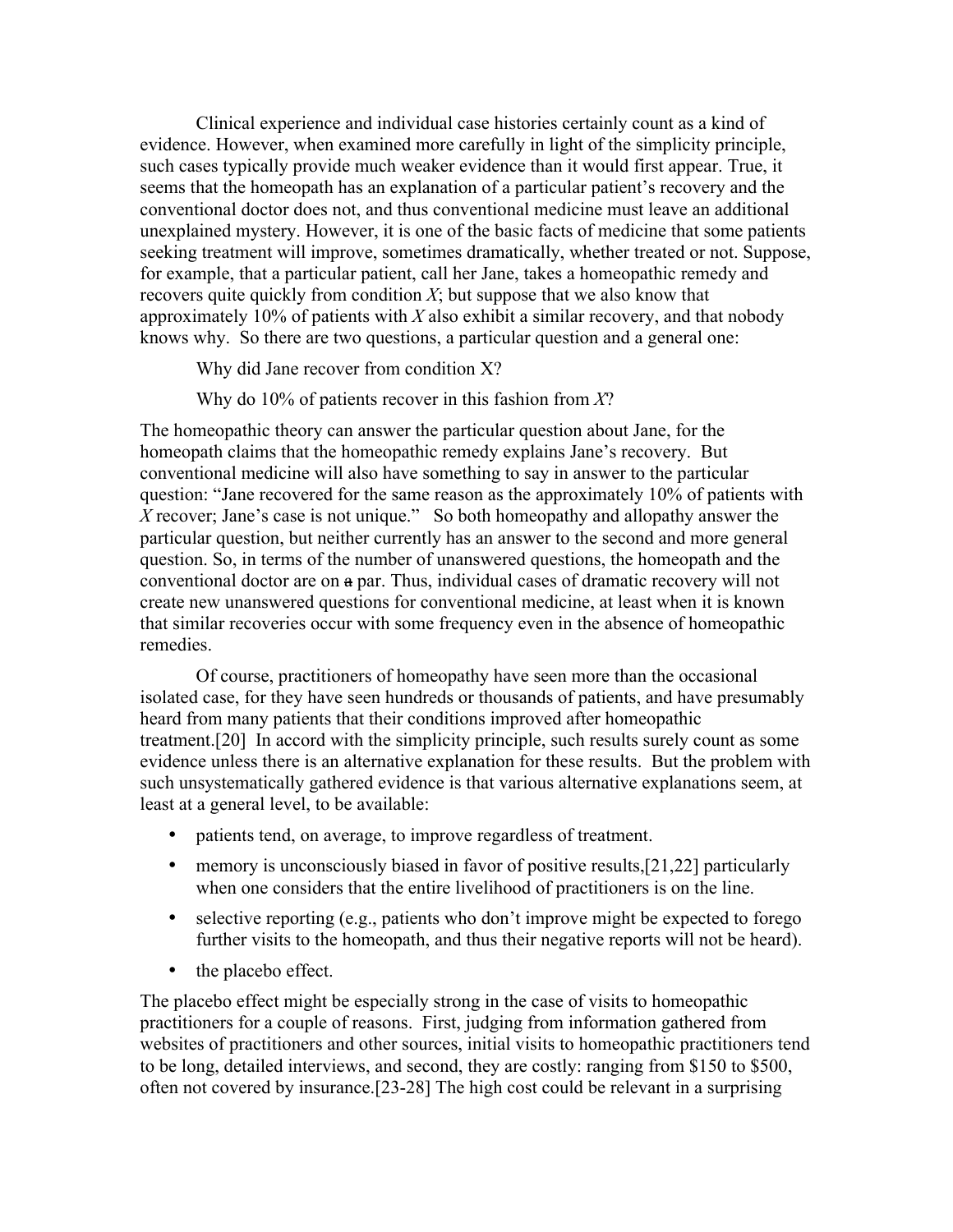way: Waber et al. found that the analgesic response to placebo pills was greater when subjects were told that the pills were more expensive. [29]

Thus, from the standpoint of the simplicity principle, case series evidence and other observational studies do not provide very strong evidence, for the observations made (*viz.,* patients whose conditions improved after taking homeopathic medications) are *not* significant unexplained mysteries for the alternative theory.

Precisely because of the evidential weakness of case studies, the scientific community has long since recognized the value of controlled trials and randomized controlled trials ("RCTs") in particular. Because of the way RCTs are structured, if the patients who received the target treatment fare significantly better than those in the control group, then this cannot be explained by regression towards the mean, biased reporting or memory, or the placebo effect. This is not to say that RCTs provide *proof* of the effectiveness of a given intervention. There might be design flaws in a particular study, leading to a false positive result; there could be reporting errors, or even outright fraud. Such factors could explain a positive result. Finally, it still might be true that a given positive result was just a fluke: the people who were poised to improve regardless of treatment just happened to be overrepresented in the treatment group. Citing chance in this way is tantamount to leaving the positive result as an unexplained mystery, for citing chance is really just another way of saying that we don't have an explanation. However, sometimes this can be exactly the right thing to say. Even if one were testing an utterly worthless medication against a placebo, in one out of twenty trials one would expect a result that would be expected to occur again only if the same trial was repeated 20 times, i.e., one with a  $p < 0.05$ . Moreover, because of publication bias or the "filedrawer effect," a large number of studies with negative results might remain unpublished, leaving only those studies which attained a positive result purely by chance. So, although citing chance leaves a particular positive result as an unexplained mystery, the mystery may not be very large or puzzling.

There have been a number of RCTs testing homeopathic remedies. Some have yielded apparently positive results, while many others have failed to show that homeopathic remedies do better than placebos. In a meta-analysis published in *Lancet* in 2005, the authors concluded that "when analyses were restricted to large trials of higher quality there was no convincing evidence that homeopathy was superior to placebo." [30]

The *Lancet* study was controversial and was scathingly criticized in homeopathic circles [31-34]. The criticisms may have some merit. If one were proceeding merely from the clinical evidence available, it might be premature to declare, as did the editors of the *Lancet*, the "End of Homeopathy." [35] Critics should acknowledge that there is some weak evidence from RCTs for the effectiveness of certain homeopathic remedies. All other things being equal, one might at least advocate further study of these homeopathic interventions. However, other things are not equal. Since the acceptance of homeopathy gives us enormous unexplained mysteries—(1) through (10) noted above, for example—we rightly should view the weak clinical evidence differently.

 Suppose, by contrast, that there were overwhelming clinical evidence in favor of the effectiveness of homeopathy. This would give us a very confusing situation indeed.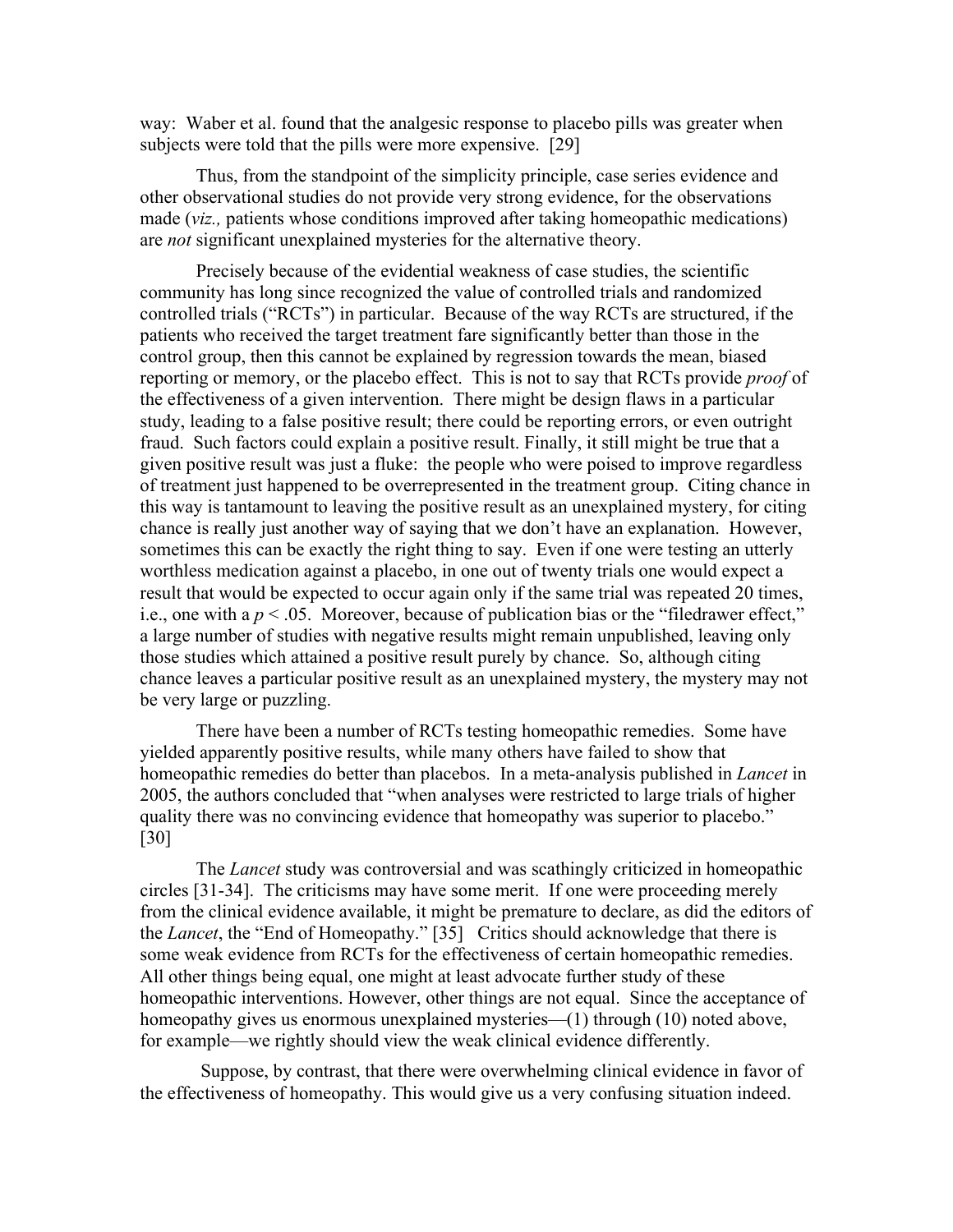If we still denied its effectiveness, we would have the massive unexplained mystery of the positive clinical evidence. On the other hand, if we accepted the effectiveness of homeopathy, we would have the massive mysteries outlined above: how something chemically indistinguishable from water can have dramatic effects, etc. Neither stance would look remotely acceptable, and we would be well advised to have our best scientists start analyzing the mechanism behind homeopathy, for we would surmise that our chemical and physiological theories must be in need of extremely substantial revision. However, we are not in this dire situation, because there is far from overwhelming clinical positive evidence for homeopathy.

#### **Section 6. Third homeopathic reply: attack on science and simplicity**

Some proponents do not attempt to explain how homeopathy might work, but are also not particularly concerned with the results of controlled trials. Some would say that we do not need an explanation for the success of homeopathy because we are dealing with a phenomenon that is beyond the explanatory scope of normal western science.

However, our arguments above did not rely on canons or epistemological norms specific to western science. We relied only on the principle of simplicity, and we pointed out in section 2 that simplicity considerations underlie not only scientific discourse but also our common sense justification for rejecting such nonsense as the five minute theory of the world. Thus the simplicity principle is common ground. It is not a parochial expression of a conventional, western approach to science and medicine; rather it is deeply engrained in common sense, and is implicitly accepted by all participants in the homeopathy debate.

In fact, even apart from arguments about Aristotelian physics or the five minute theory, proponents of homeopathy implicitly commit themselves to (S) or something like it. Recall that homeopaths believe that homeopathy works primarily because they claim to have observed its success in practice. But it is important to see that such experience counts as evidence precisely because we accept the simplicity principle. As we saw above, homeopaths present cases in which a patient was given a homeopathic remedy, and the patient's condition then improved. The homeopath claims to have a theory which *explains* this occurrence, namely that the homeopathic remedy made the patient better. There is then a challenge for the skeptic: 'on your alternative theory, on which homeopathic remedies have no effect, you must leave this event as an unexplained mystery; so, all else being equal, my theory explains more than yours.' Only because of some such explanatory challenge does the anecdotal evidence mean anything at all. Of course, as we argued above, the homeopath's explanatory challenge can be met, but the point here is that homeopaths can claim that positive clinical experience as evidence for homeopathy only because they themselves accept something like the simplicity principle. So if the homeopath then rejects the principle when confronted with questions like (1) to (10) above, this would be simple hypocrisy.

## **Section 7. Conclusion**

The situation is this: those who deny the effectiveness of homeopathy do have some unexplained mysteries—namely the handful of positive results from RCTs and the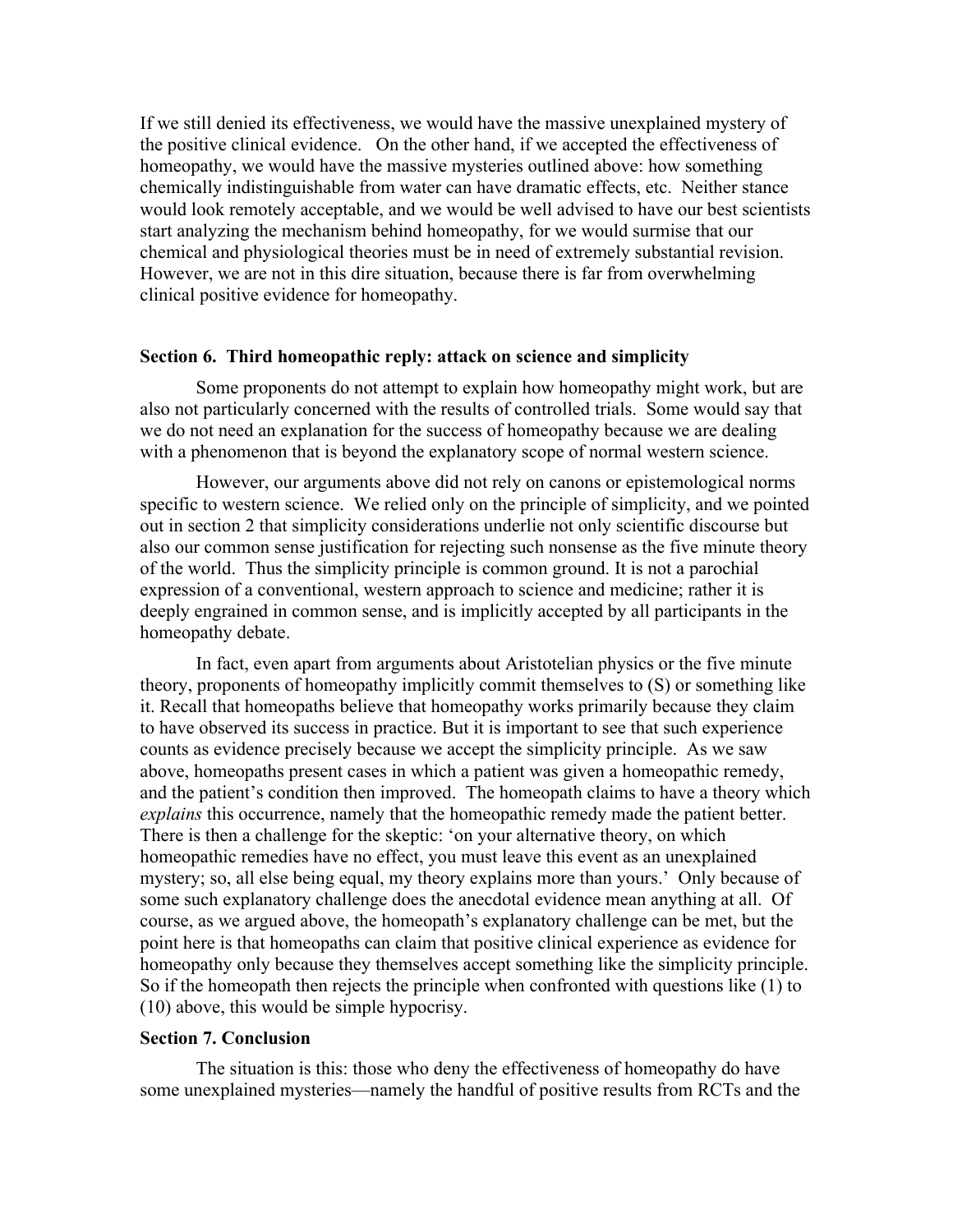weaker evidence consisting of anecdotal and observational reports from practitioners and consumers alike; on the other hand, those who claim that homeopathy is effective have enormous unexplained mysteries, and answering those mysteries would appear to require massive revision of standard chemistry and physiology. As with all scientific questions, it is one of balance and evidence rather than proof. Given the weakness of the clinical evidence, and given the vast mysteries imposed upon us by the acceptance of homeopathy, the balance is heavily against homeopathy, and this is not a matter of intransigence or blind faith in an allopathic paradigm.

### **Acknowledgments**

The authors are indebted to Hayden Sartoris, Ingrid Stanley, and two anonymous referees for valuable comments on an earlier draft of this essay.

### **References**

1. Eisenberg DM, Davis RB, Ettner SL, Appel S, Wilkey S, Van Rompay M, Kessler RC (1998) Trends in alternative medicine use in the United States, 1990-1997: results of a follow-up national survey. *Journal of the American Medical Association* 280(18), 1569- 1575

2. Barnes, P., Powell-Griner, E., McFann, K., & Nahin, R. (2002) Complementary and alternative medicine use among adults: United States. *Advance Data* 343, 1-19.

3. Jobst, K. (2005) Homeopathy, Hahnemann, and *The Lancet* 250 Years On: a case of the emperor's new clothes? *The Journal of Alternative and Complementary Medicine,*  11(5), 751-754.

4. Bell, I. (2005) All evidence is equal, but some evidence is more equal than others: can logic prevail over emotion in the homeopathy debate? *Journal of Alternative and Complementary Medicine* 11(5), 763-769

5. Ernst, E. (2008) The truth about homeopathy. *British Journal of Clinical Pharmacology*. (65)2, 263-264

6. Blackburn, Simon. (1996) *The Oxford Dictionary of Philosophy*. Oxford: Oxford University Press 1996. p. 268.

7. Russell, B (1921) *The Analysis of Mind.* London: Allen & Unwin. p. 159.

8. Ullman, D. (1995) *Discovering Homeopathy: Medicine for the 21st Century*. Berkeley, CA: North Atlantic.

9. Gray, B. (2000) *Homeopathy: Science or Myth?* North Atlantic Books. Berkeley, CA.

10. Bellavite, P., Ortoalni, R., Pontarollo, F., Pitari, G. and Conforti, A. (2007) Immunology and homeopathy. 5. The Rationale of the 'Simile'. *eCAM* 4(2) 149-163

11. Robinson, T. "Does Homeopathy have any place in general practice? Yes." *Pulse*, January 30, 2008, p. 20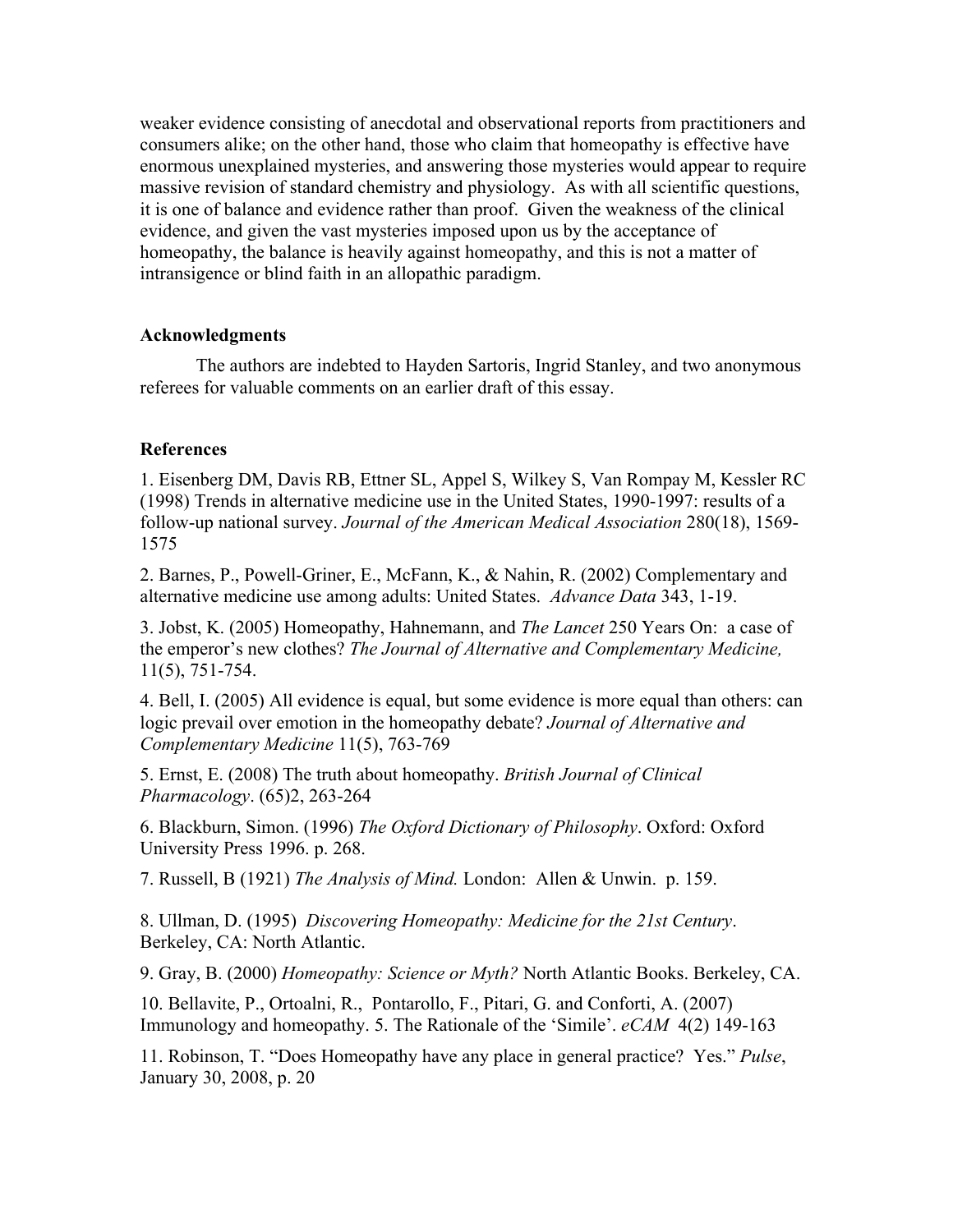12. Weingärtner, O. (2005) The homeopathic mechanism from the viewpoint of a quantum mechanical paradoxon. *The Journal of Alternative and Complementary Medicine*, 11(5), 773-774

13. Bell, I., Lewis, D., Lewis, S., Brooks, A., Schwartz, G., Baldwin, C. (2004) Strength of vital force in classical homeopathy: Bio-psycho-social-spiritual correlates within a complex systems context. *The Journal of Alternative and Complementary Medicine.* 10(1), 123-131

14. Sehon, S. (2005) *Teleological Realism: Mind, Agency, and Explanation.* Cambridge, MA: MIT University Press.

15. Milgrom, Lionel R., (2007) "Toward a unified theory of homeopathy and conventional medicine," *The Journal of Alternative and Complementary Medicine*, 2007, volume 13, number 7, pp 759-769

16. Novella, S., Roy, R., Marcus, D., Bell, I., Davidovitch, D., and Saine, A. "A Debate: Homeopathy—Quackery or a Key to the Future of Medicine" in *The Journal of Alternative and Complementary Medicine*, 2008, volume 14, number 1, pp 9-15

17. Vallance, A. Can biological activity be maintained at ultra-high dilution? An overview of homeopathy, evidence, and Bayesian philosophy. *The Journal of Alternative and Complementary Medicine,* 4, 49-76.

18. Walach, H. (2003) Reinventing the wheel will not make it rounder: controlled trials of homeopathy reconsidered. *The Journal of Alternative and Complementary Medicine*. 9(1), 2003, pp. 77-13

19. Sikorski, Andrew. (2008) Homeopathy does have a place – it works. *Pulse*, 27 February 2008, p. 18

20. Spence, D. & Thompson, E. (2005) Homeopathic Treatment for Chronic Disease: A 6-year, University-Hospital Outpatient Observational Study. *The Journal of Alternative and Complementary Medicine,* 11(5), 793-798.

21. Kahneman, D., Slovic, P., Tversky, A. (1982) Judgment under uncertainty: Heuristics and biases. Cambridge: Cambridge University Press.

22. Gigerenzer, G. (2002) Calculated risks: How to know when numbers deceive you. New York: Simon & Schuster.

23. http://www.illinoisnaturalhealth.com/homfaq.htm. Retrieved 21 June 2009.

24. http://www.csoh.ca/Homeopathy\_What\_to\_Expect.htm. Retrieved 21 June 2009.

25. http://www.drellenfeingold.com/aboutam.html. Retrieved 21 June 2009.

26. http://www.billgrayhomeopathy.com/Cost.html. Retrieved 21 June 2009.

27. http://www.cindeegardner.com/clinserv.htm. Retrieved 21 June 2009.

28. Lee, A. & Kemper, K. (2000) Homeopathy and naturopathy practice characteristics and pediatric care. *Archives of Pediatrics and Adolescent Medicine.* 154(1), 75-80.